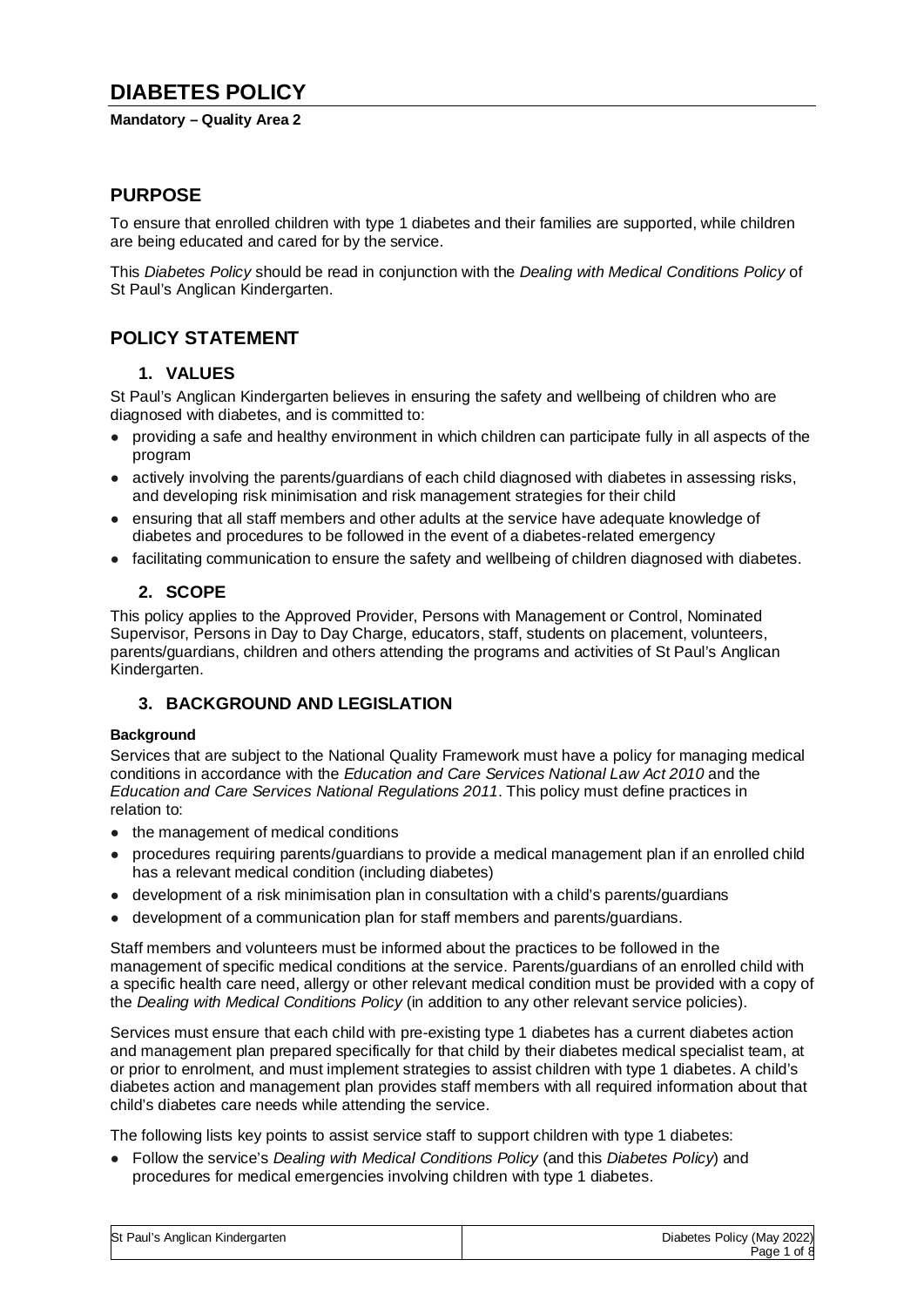- Parents/guardians should notify the service immediately about any changes to the child's individual diabetes action and management plan.
- The child's diabetes medical specialist team may include an endocrinologist, diabetes nurse educator and other allied health professionals. This team will provide parents/guardians with a diabetes action and management plan to supply to the service. Examples can be found here: http://www.diabetesvic.org.au/resources
- Contact Diabetes Australia Vic for further support, information and professional development sessions.

Most children with type 1 diabetes can enjoy and participate in service programs and activities to their full potential, but are likely to require additional support from service staff to manage their diabetes. While attendance at the service should not be an issue for children with type 1 diabetes, they may require time away to attend medical appointments.

### **Legislation and standards**

Relevant legislation and standards include but are not limited to:

- *Education and Care Services National Law Act 2010*: Sections 167, 169
- *Education and Care Services National Regulations 2011*: Regulations 90–96, 102, 136, 137, 146, 147, 160–162, 168(2)(d), 173, 177, 181, 183, 184, 246
- *Health Records Act 2001* (Vic)
- *National Quality Standard*, Quality Area 2: Children's Health and Safety
- *Occupational Health and Safety Act 2004* (Vic)
- *Privacy and Data Protection Act 2014* (Vic)
- *Privacy Act 1988* (Cth)
- *Public Health and Wellbeing Act 2008*
- *Public Health and Wellbeing Regulations 2019* (Vic)

The most current amendments to listed legislation can be found at:

Victorian Legislation – Victorian Law Today: http://www.legislation.vic.gov.au/ Commonwealth Legislation – ComLaw: http://www.comlaw.gov.au/

## **4. DEFINITIONS**

The terms defined in this section relate specifically to this policy. For commonly used terms e.g. Approved Provider, Nominated Supervisor, Regulatory Authority etc. refer to the *General Definitions* section of this manual.

**Type 1 diabetes:** An autoimmune condition that occurs when the immune system damages the insulin producing cells in the pancreas. Type 1 diabetes is treated with insulin replacement via injections or a continuous infusion of insulin via a pump. Without insulin treatment, type 1 diabetes is life threatening.

**Type 2 diabetes:** Occurs when either insulin is not working effectively (insulin resistance) or the pancreas does not produce sufficient insulin (or a combination of both). Type 2 diabetes accounts for 85 to 90 per cent of all cases of diabetes and usually develops in adults over the age of 45 years, but is increasingly occurring in individuals at a younger age. Type 2 diabetes is unlikely to be seen in children under the age of 4 years.

**Hypoglycaemia** *or* **hypo (low blood glucose):** Hypoglycaemia refers to having a blood glucose level that is lower than normal i.e. below 4 mmol/L, even if there are no symptoms. Neurological symptoms can occur at blood glucose levels below 4 mmol/L and can include sweating, tremors, headache, pallor, poor co-ordination and mood changes. Hypoglycaemia can also impair concentration, behaviour and attention, and symptoms can include a vague manner and slurred speech.

Hypoglycaemia is often referred to as a 'hypo'. Common causes include but are not limited to:

- taking too much insulin
- delaying a meal
- consuming an insufficient quantity of carbohydrate
- undertaking unplanned or unusual exercise.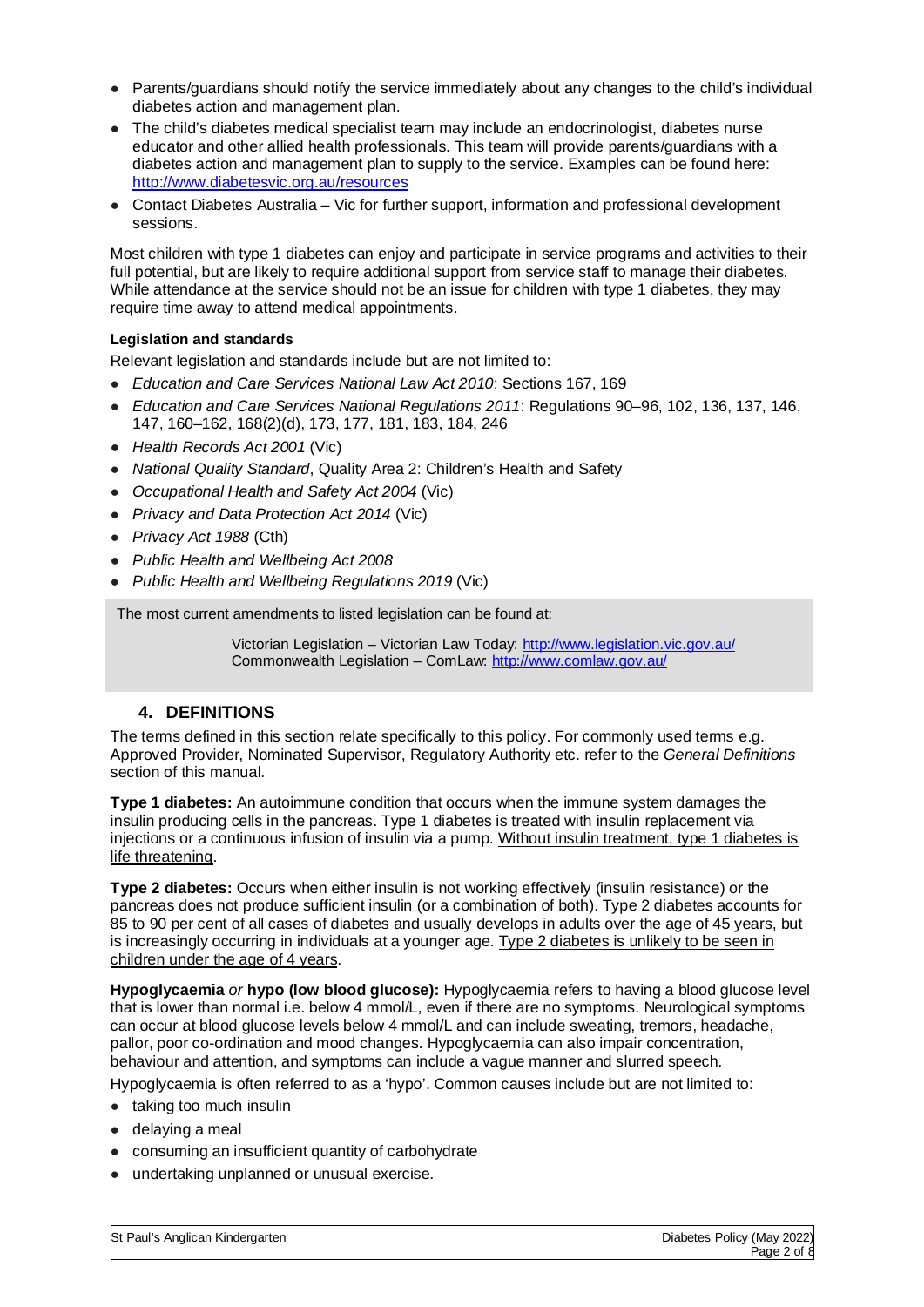It is important to treat hypoglycaemia promptly and appropriately to prevent the blood glucose level from falling even lower, as very low levels can lead to loss of consciousness and possibly convulsions.

The child's diabetes action and management plan will provide specific guidance for services in preventing and treating a hypo.

**Hyperglycaemia (high blood glucose):** Hyperglycaemia occurs when the blood glucose level rises above 15 mmol/L. Hyperglycaemia symptoms can include increased thirst, tiredness, irritability and urinating more frequently. High blood glucose levels can also affect thinking, concentration, memory, problem-solving and reasoning. Common causes include but are not limited to:

- taking insufficient insulin
- consuming too much carbohydrate
- common illnesses such as a cold
- stress.

**Insulin:** Medication prescribed and administered by injection or continuously by a pump device to lower the blood glucose level. In the body, insulin allows glucose from food (carbohydrates) to be used as energy, and is essential for life.

**Blood glucose meter:** A compact device used to check a small blood drop sample to determine the blood glucose level.

**Continuous Glucose Monitor:** Continuous Glucose Monitoring (CGM) is a means of measuring glucose levels continuously, in contrast to a blood glucose meter that measures a single point in time. A Continuous Glucose Monitoring System sensor is inserted into the skin separately to the insulin pump, and measures the level of glucose in the interstitial fluid (fluid in the tissue). The sensor continuously sends real-time glucose readings wirelessly to a receiver (the insulin pump, a smart phone or dedicated device) so the user can view the information. The CGM receiver and/or compatible smart device can usually be set to send custom alerts to the user when certain glucose thresholds are reached or if levels are changing rapidly, reducing or eliminating the need for blood glucose finger prick tests and enabling early intervention to prevent the person becoming 'hypo' or 'hyper'. Children in Australia with type 1 diabetes have free access to CGM technology.

**Flash Glucose Monitor:** Flash Glucose Monitoring (FGM) uses a sensor attached to the skin, much like a continuous glucose monitor, to measure glucose levels without finger pricks. In contrast to CGM, the FGM sensor will not continuously send readings to a device. The reader (certain blood glucose monitors and smart phones) is scanned over the sensor to obtain the data.

**Insulin pump:** A small, computerised device to deliver insulin constantly, connected to an individual via an infusion line inserted under the skin.

**Ketones:** Occur when there is insufficient insulin in the body. High levels of ketones can make children very sick. Extra insulin is required (given to children by parents/guardians) when ketone levels are >0.6 mmol/L if insulin is delivered via a pump, or >1.0 mmol/L if on injected insulin.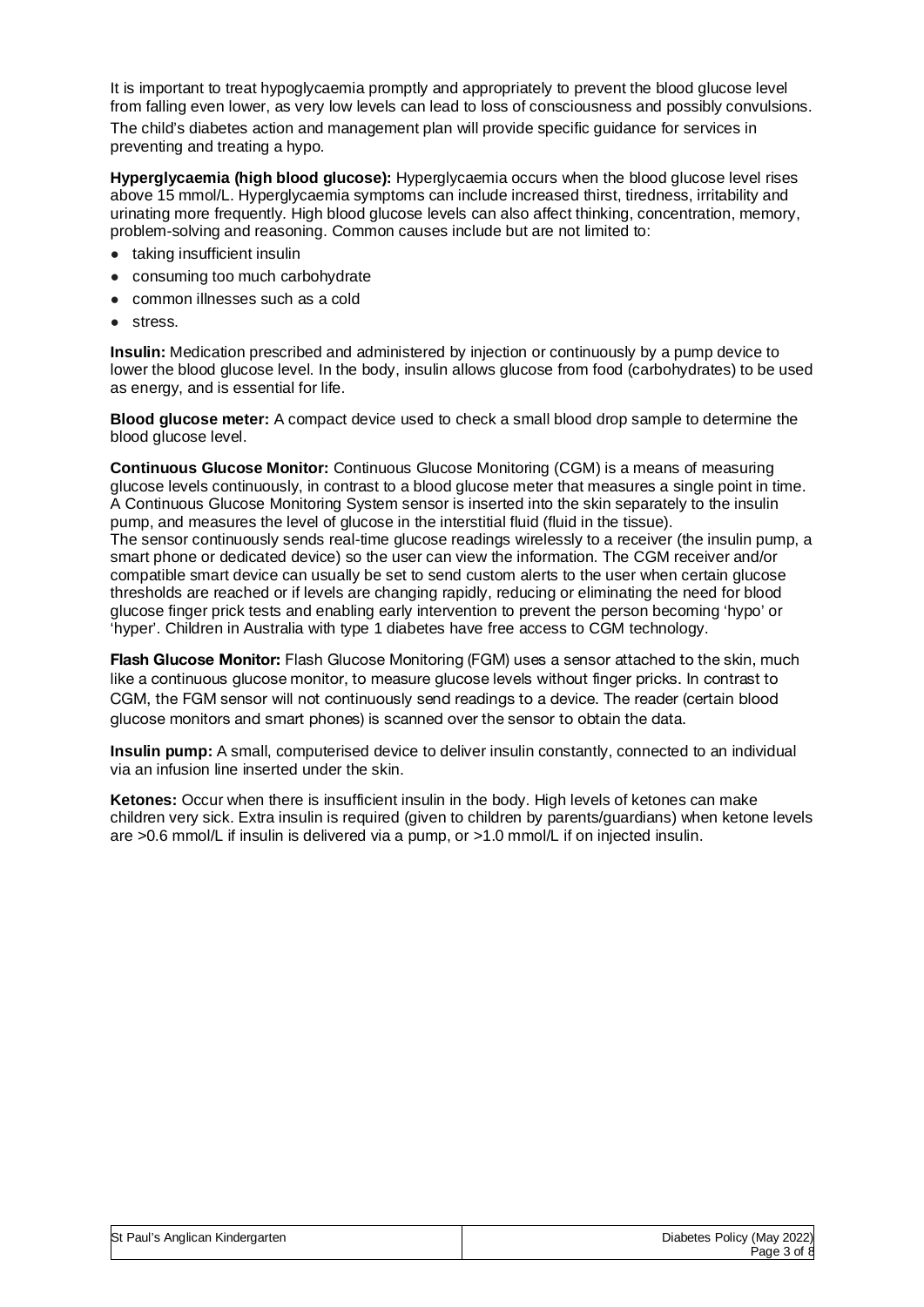# **5. SOURCES AND RELATED POLICIES**

### **Sources**

- Caring for Diabetes in Children and Adolescents, Royal Children's Hospital Melbourne: http://www.rch.org.au/diabetesmanual/
- Diabetes Victoria, multiple resources available to download here: www.diabetesvic.org.au/resources
	- − Information about professional learning for teachers (i.e. *Diabetes in Schools* one day seminars for teachers and early childhood staff), sample management plans and online resources.
- Diabetes Victoria, Professional development program for schools and early childhood settings: https://www.diabetesvic.org.au/how-we-help-detail?tags=Left-Mega-Nav%2FSchools&content\_id=a1R9000000HsgqyEAB&bdc=1

### **Service policies**

- *Administration of First Aid Policy*
- *Administration of Medication Policy*
- *Dealing with Medical Conditions Policy*
- *Enrolment and Orientation Policy*
- *Excursions and Service Events Policy*
- *Food Safety Policy*
- *Hygiene Policy*
- *Incident, Injury, Trauma and Illness Policy*
- *Inclusion and Equity Policy*
- *Nutrition and Active Play Policy*
- *Occupational Health and Safety Policy*
- *Privacy and Confidentiality Policy*
- *Supervision of Children Policy*

# **PROCEDURES**

### **The Approved Provider or Persons with Management and Control is responsible for:**

- ensuring that a diabetes policy is developed and implemented at the service
- ensuring that the Nominated Supervisor, educators, staff, students and volunteers at the service are provided with a copy of the *Diabetes Policy*, including the section on management strategies (refer to Attachment 1 – Strategies for the management of diabetes in children at the service), and the *Dealing with Medical Conditions Policy*
- ensuring that the programs delivered at the service are inclusive of children diagnosed with diabetes (refer to *Inclusion and Equity Policy*), and that children with diabetes can participate in all activities safely and to their full potential
- ensuring that the parents/guardians of an enrolled child who is diagnosed with diabetes are provided with a copy of the *Diabetes Policy* (including procedures) and the *Dealing with Medical Conditions Policy* (Regulation 91)
- ensuring that the Nominated Supervisor, staff and volunteers at the service are aware of the strategies to be implemented for the management of diabetes at the service (refer to Attachment 1 – Strategies for the management of diabetes in children at the service)
- ensuring that staff have access to appropriate training and professional development opportunities and are adequately resourced to work with children with Type 1 Diabetes and their families
- ensuring that each enrolled child who is diagnosed with diabetes has a current diabetes action and management plan prepared specifically for that child by their diabetes medical specialist team, at or prior to enrolment and signed off by all relevant parties
- ensuring that the Nominated Supervisor, educators, staff, students, volunteers and others at the service follow the child's diabetes action and management plan in the event of an incident at the service relating to their diabetes
- ensuring that a risk minimisation plan is developed for each enrolled child diagnosed with diabetes in consultation with the child's parents/guardians, in accordance with Regulation 90(iii)

| St Paul's Anglican Kindergarten | Diabetes Policy (May 2022) |
|---------------------------------|----------------------------|
|                                 | Page 4 of 8                |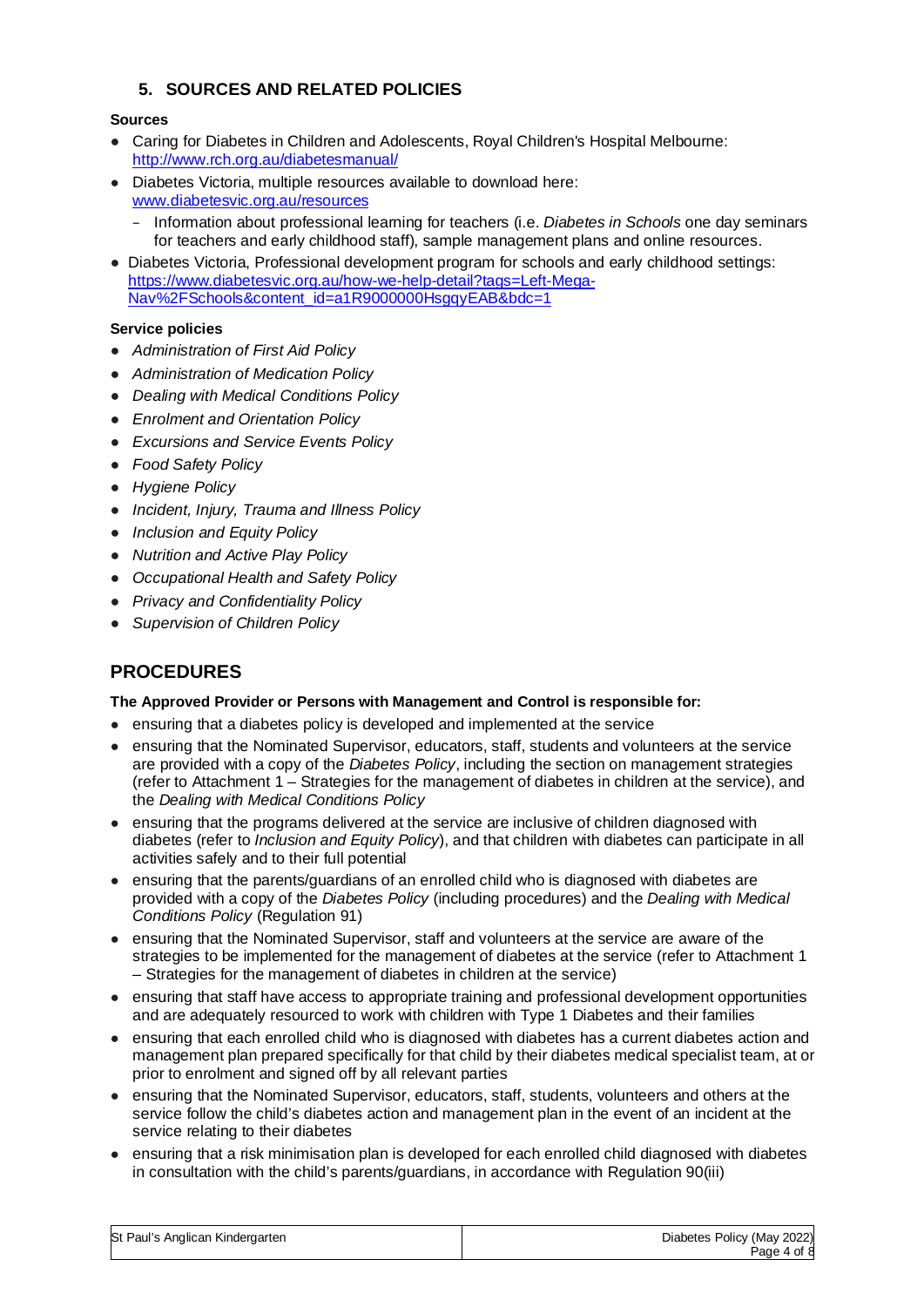- ensuring that a communication plan is developed for staff and parents/guardians in accordance with Regulation 90(iv), and encouraging ongoing communication between parents/guardians and staff regarding the management of the child's medical condition
- ensuring that children diagnosed with diabetes are not discriminated against in any way and are able to participate fully in all programs and activities at the service
- following appropriate reporting procedures set out in the *Incident, Injury, Trauma and Illness Policy* in the event that a child is ill, or is involved in a medical emergency or an incident at the service that results in injury or trauma.

#### **The Nominated Supervisor and Person in Day to Day Charge is responsible for:**

- ensuring that the *Diabetes Policy* is implemented at the service
- compiling a list of children with diabetes and placing it in a secure but readily accessible location known to all staff. This should include the diabetes action and management plan for each child
- following the strategies developed for the management of diabetes at the service (refer to Attachment 1 – Strategies for the management of diabetes in children at the service)
- organising appropriate training and professional development for educators and staff to enable them to work effectively with children with Type 1 Diabetes and their families
- ensuring that all staff, including casual and relief staff, are aware of children diagnosed with diabetes, symptoms of low blood sugar levels, and the location of medication and diabetes action and management plans
- following the child's diabetes action and management plan in the event of an incident at the service relating to their diabetes
- following the risk minimisation plan for each enrolled child diagnosed with diabetes
- ensuring that programmed activities and experiences take into consideration the individual needs of all children, including children diagnosed with diabetes
- communicating daily with parents/guardians regarding the management of their child's diabetes
- ensuring that children diagnosed with diabetes are not discriminated against in any way and are able to participate fully in all programs and activities at the service.

#### **Educators and other staff are responsible for:**

- reading and complying with this *Diabetes Policy* and the *Dealing with Medical Conditions Policy*
- following the strategies developed for the management of diabetes at the service (refer to Attachment 1 – Strategies for the management of diabetes in children at the service)
- working with individual parents/guardians to determine the most appropriate support for their child
- following the risk minimisation plan for each enrolled child diagnosed with diabetes
- knowing which children are diagnosed with diabetes, and the location of their medication and diabetes action and management plans
- following the child's diabetes action and management plan in the event of an incident at the service relating to their diabetes
- communicating daily with parents/guardians regarding the management of their child's medical condition
- ensuring that children diagnosed with diabetes are not discriminated against in any way and are able to participate fully in all programs and activities at the service.

#### **All parents/guardians are responsible for:**

● reading and complying with this *Diabetes Policy*, diabetes management strategies (refer to Attachment 1 – Strategies for the management of diabetes in children at the service), and the *Dealing with Medical Conditions Policy.*

#### **Parents/guardians of children diagnosed with type 1 diabetes are responsible for:**

- providing the service with a current diabetes action and management plan prepared specifically for their child by their diabetes medical specialist team and signed off by all relevant parties
- working with the Approved Provider to develop a risk minimisation plan for their child
- working with the Approved Provider to develop a communication plan
- working with educators and staff to assist them to provide the most appropriate support for their child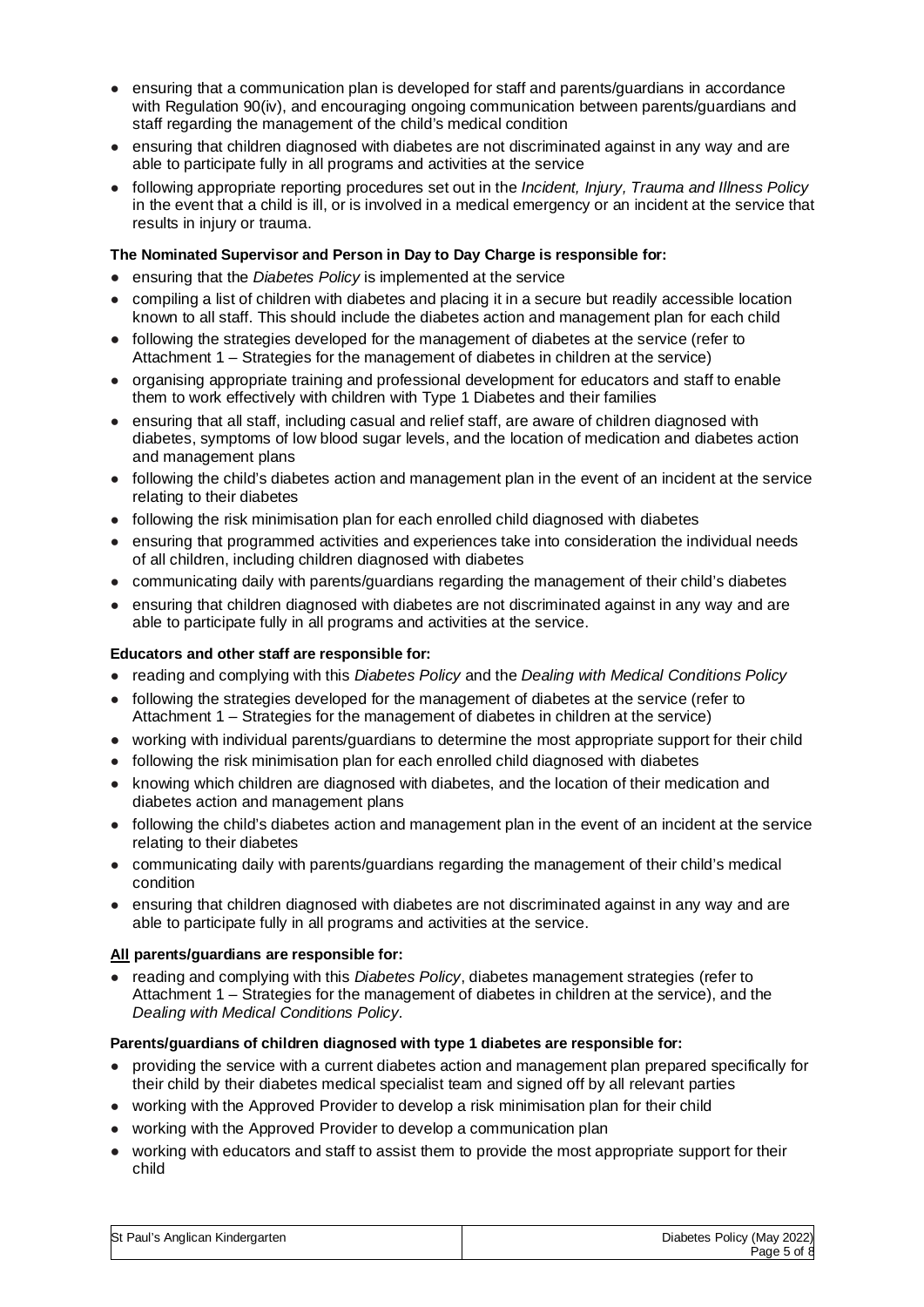● ensuring that they provide the service with any equipment, medication or treatment, as specified in the child's individual diabetes action and management plan.

**Volunteers and students, while at the service, are responsible for following this policy and its procedures.** 

# **EVALUATION**

In order to assess whether the values and purposes of the policy have been achieved, the Approved Provider will:

- selectively audit enrolment checklists (for example, annually) to ensure that documentation is current and complete
- regularly seek feedback from everyone affected by the policy regarding its effectiveness
- monitor the implementation, compliance, complaints and incidents in relation to this policy
- keep the policy up to date with current legislation, research, policy and best practice
- revise the policy and procedures as part of the service's policy review cycle, or following a hypo emergency at the service, to identify any changes required
- notify parents/guardians at least 14 days before making any changes to this policy or its procedures.

# **ATTACHMENTS**

● Attachment 1: Strategies for the management of diabetes in children at the service

# **AUTHORISATION**

This policy was adopted by the Approved Provider of St Paul's Anglican Kindergarten on 17 May 2022.

**REVIEW DATE:** APRIL 2023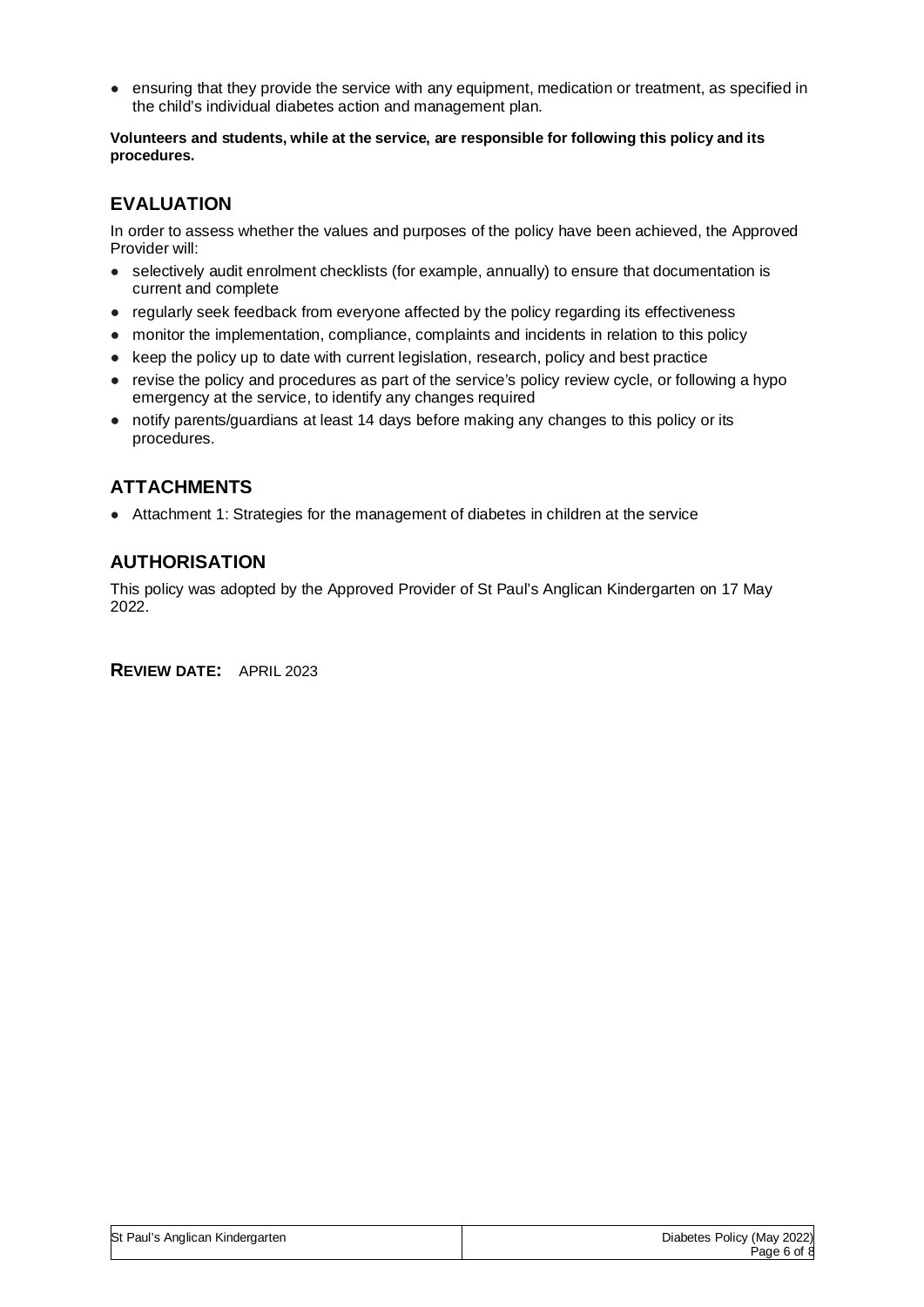# **ATTACHMENT 1 Strategies for the management of diabetes in children at the service**

| <b>Strategy</b>                                   | <b>Action</b>                                                                                                                                                                                                                                                                                                                                                                                                                                                                                                                                                                                                                                                                                                                                                                                                                                                                                                                                                    |
|---------------------------------------------------|------------------------------------------------------------------------------------------------------------------------------------------------------------------------------------------------------------------------------------------------------------------------------------------------------------------------------------------------------------------------------------------------------------------------------------------------------------------------------------------------------------------------------------------------------------------------------------------------------------------------------------------------------------------------------------------------------------------------------------------------------------------------------------------------------------------------------------------------------------------------------------------------------------------------------------------------------------------|
| <b>Monitoring of blood</b><br>glucose (BG) levels | Checking of blood glucose (BG) levels is performed using a blood glucose<br>meter, continuous glucose monitoring or a flash glucose monitor (refer to<br>Definitions). The child's diabetes action and management plan should<br>state the times that BG levels should be checked, the method of relaying<br>information to parents/guardians about BG levels and any intervention<br>required if the BG level is found to be below or above certain thresholds. A<br>communication book can be used to provide information about the child's<br>BG levels between parents/guardians and the service at the end of each<br>session.<br>• Children are likely to need assistance with performing BG checks.<br>• Parents/guardians should be asked to teach service staff about BG<br>checking procedures.<br>• Parents/guardians are responsible for supplying a blood glucose meter or<br>in-date test strips if required for their child while at the service. |
| Managing<br>hypoglycaemia<br>(hypos)              | • Hypos or suspected hypos should be recognised and treated promptly,<br>according to the instructions provided in the child's diabetes action and<br>management plan.<br>• Parents/guardians are responsible for providing the service with oral<br>hypoglycaemia treatment (hypo food) for their child in an appropriately<br>labelled container.<br>• This hypo container must be securely stored and readily accessible to all<br>staff.                                                                                                                                                                                                                                                                                                                                                                                                                                                                                                                     |
|                                                   | Administering insulin • Administration of insulin during service hours may be required; this will be<br>specified in the child's diabetes action and management plan.<br>• As a guide, insulin for service-aged children is commonly administered:<br>twice a day: before breakfast and dinner at home<br>by a small insulin pump worn by the child<br>If insulin is required please seek specific advice from the child's<br>$\qquad \qquad -$<br>diabetes treatment team.                                                                                                                                                                                                                                                                                                                                                                                                                                                                                      |
| <b>Managing ketones</b>                           | • Ketone checking may be required when their blood glucose level is >15.0<br>mmol/L.<br>• Refer to the child's diabetes action and management plan.                                                                                                                                                                                                                                                                                                                                                                                                                                                                                                                                                                                                                                                                                                                                                                                                              |
| Off-site excursions<br>and activities             | • With good planning, children should be able to participate fully in all<br>service activities, including attending excursions.<br>• The child's diabetes action and management plan should be reviewed<br>prior to an excursion, with additional advice provided by the child's<br>diabetes medical specialist team and/or parents/guardians, as required.                                                                                                                                                                                                                                                                                                                                                                                                                                                                                                                                                                                                     |
| Infection control                                 | • Infection control procedures must be developed and followed. Infection<br>control measures include being informed about ways to prevent infection<br>and cross-infection when checking BG levels, handwashing, having one<br>device per child and not sharing devices between individuals, using<br>disposable lancets and safely disposing of all medical waste.                                                                                                                                                                                                                                                                                                                                                                                                                                                                                                                                                                                              |
| <b>Timing meals</b>                               | • Most meal requirements will fit into regular service routines.<br>Children with diabetes require extra supervision at meal and snack times<br>to ensure that they eat all their carbohydrates. If an activity is running<br>overtime, children with diabetes cannot have delayed meal times. Missed<br>or delayed carbohydrate is likely to induce hypoglycaemia (hypo).                                                                                                                                                                                                                                                                                                                                                                                                                                                                                                                                                                                       |